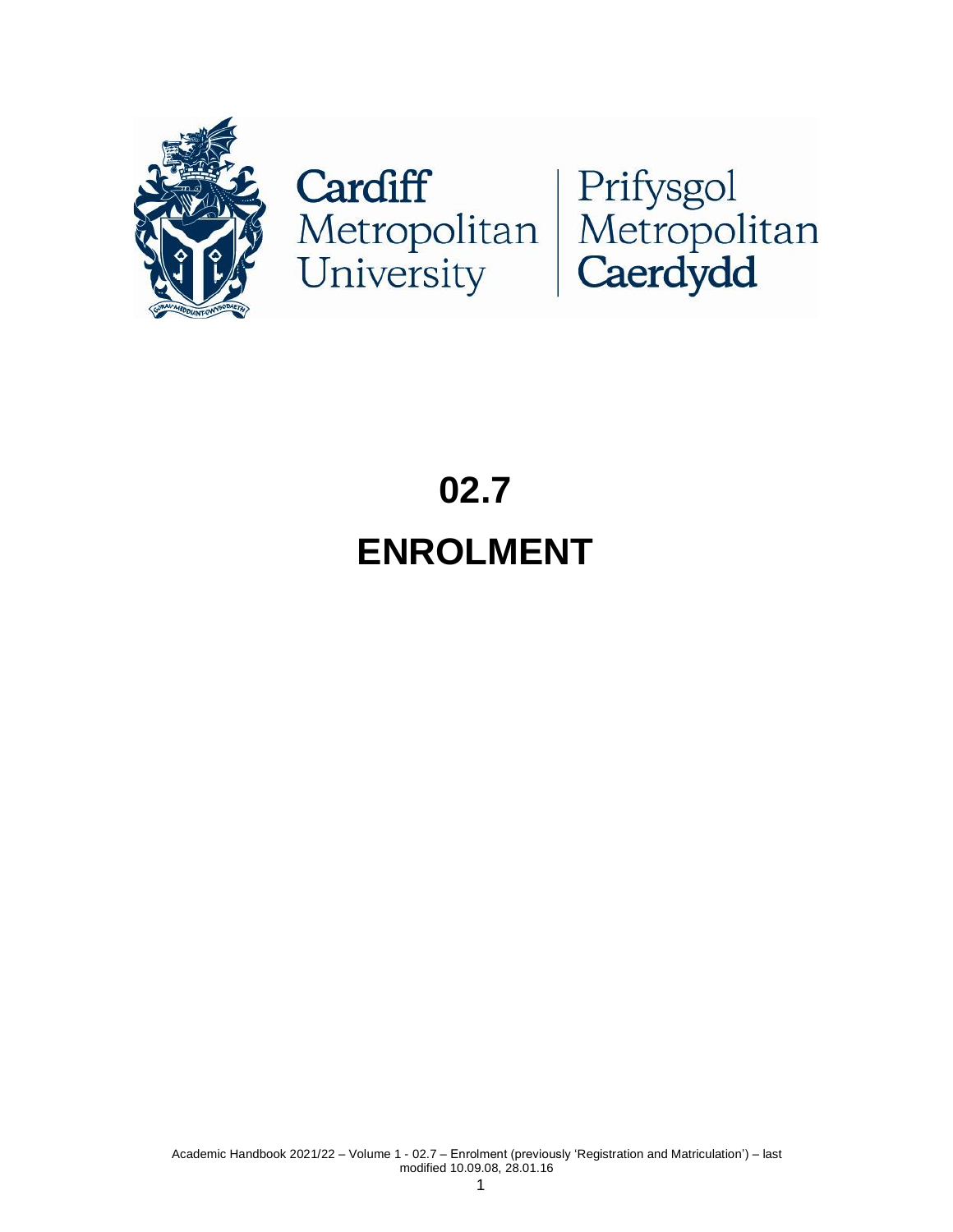

#### **ENROLMENT**

# **1 CARDIFF METROPOLITAN UNIVERSITY AWARDS**

Enrolment is the formal admission of a student to a programme of study or research leading to a degree of Cardiff Metropolitan University or to an academic award of the University for which a degree or other approved form of qualification is a necessary entry condition.

Every person who enrols at the University thereupon becomes a student of the University and is entitled to pursue a programme of study for a degree, diploma, certificate or academic award for which a degree is a necessary prior qualification.

All new undergraduates should be able to prove that they have fulfilled the necessary academic conditions for admission. The University reserves the right to cancel enrolment if the applicant once admitted as a registered student is unable to prove that he/she holds the appropriate qualifications that were stipulated for admission.

Applicants who need detailed advice on their eligibility for entry are advised to contact the Admissions Unit.

#### **1.1 Undergraduate Enrolment**

An undergraduate student shall be deemed to have enrolled provided that the University is satisfied that the appropriate entry conditions have been satisfied and he or she has been admitted to the University.

Where there is a change of name from that shown on entry qualifications, a deed poll, affidavit, passport, marriage certificate or divorce papers showing the change of name must be presented by the student to Registry Services.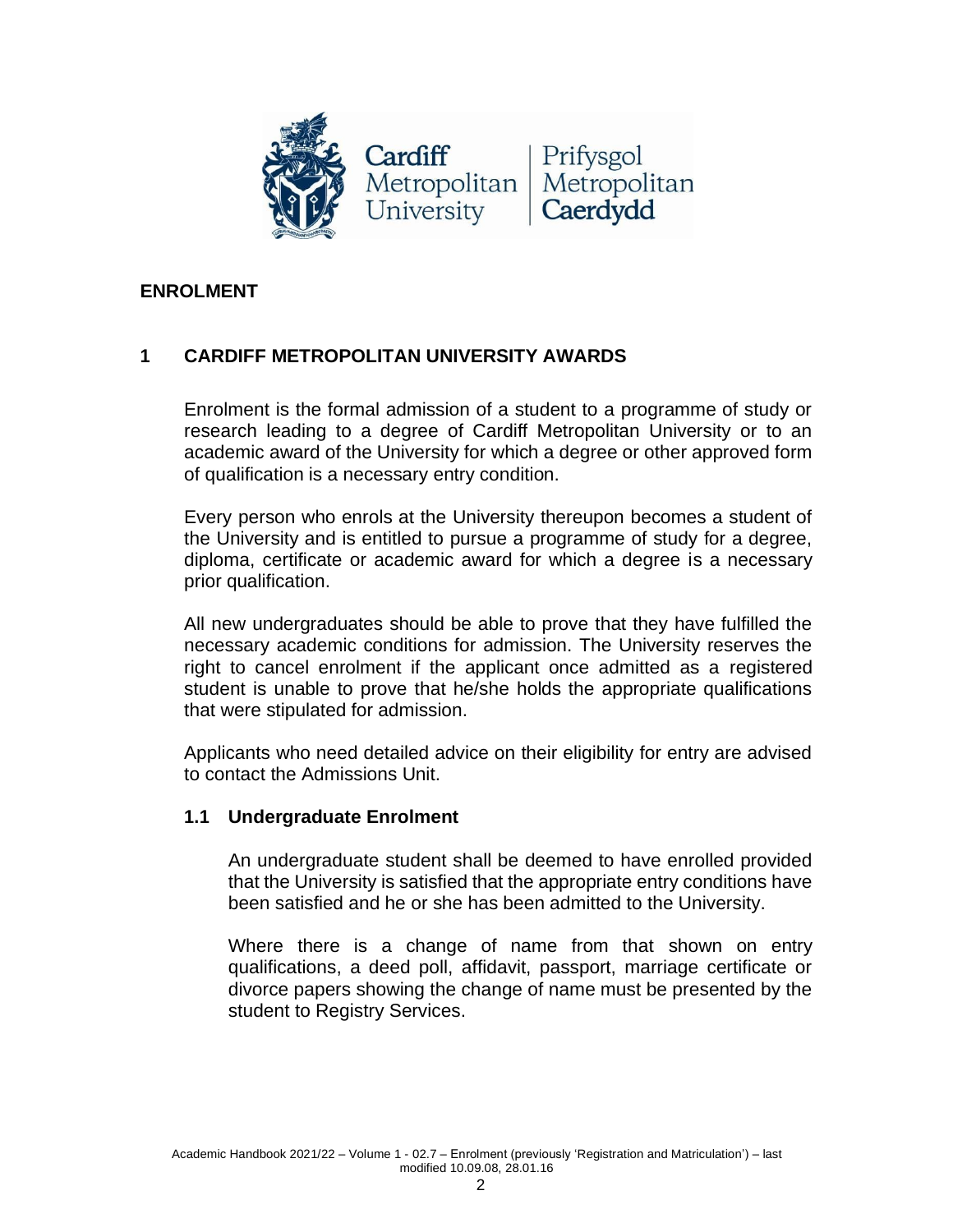#### **1.2 Taught Postgraduate Enrolment**

#### 1.2.a **Overview**

Candidates entering postgraduate study on taught postgraduate programmes including Master's degrees, Postgraduate Diplomas, Postgraduate Certificates and the Postgraduate Certificate in Education (PGCE), are required to enrol.

Candidates normally enrol on the basis of their degree/approved professional qualification. However, candidates entering Masters degrees and Postgraduate Certificate and Diploma programmes may exceptionally enrol on the basis of age and relevant and responsible experience. Candidates who need advice on their eligibility for enrolment are advised to contact the appropriate Programme Director or the Admissions Unit.

The Enrolment team, in conjunction with the Admissions Unit, processes enrolment of students and passes information on to Registry Services and School administration office.

The International Office processes enrolment for all International students, and provides these students with advice.

#### **1.2.**b **Procedure for Candidates who have not gone through the admission process**

#### **(i) Completing the Application Form**

If required, the candidate completes the appropriate parts of the enrolment form before or at enrolment. The candidate must ensure the information given is correct and complete. False/fraudulent information/documentation will render the candidate's enrolment application null and void.

| <b>Part A</b> | Candidate enters full details in Part A           |
|---------------|---------------------------------------------------|
| Part B or C   | Candidate enters full details in either Part B or |
|               | Part C                                            |
| <b>Part D</b> | Candidate signs and dates the form                |

#### **(ii) Documentary Evidence**

The candidate must provide his/her original degree award certificate/birth certificate together with a legible photocopy. If a candidate has changed his/her name, official documentary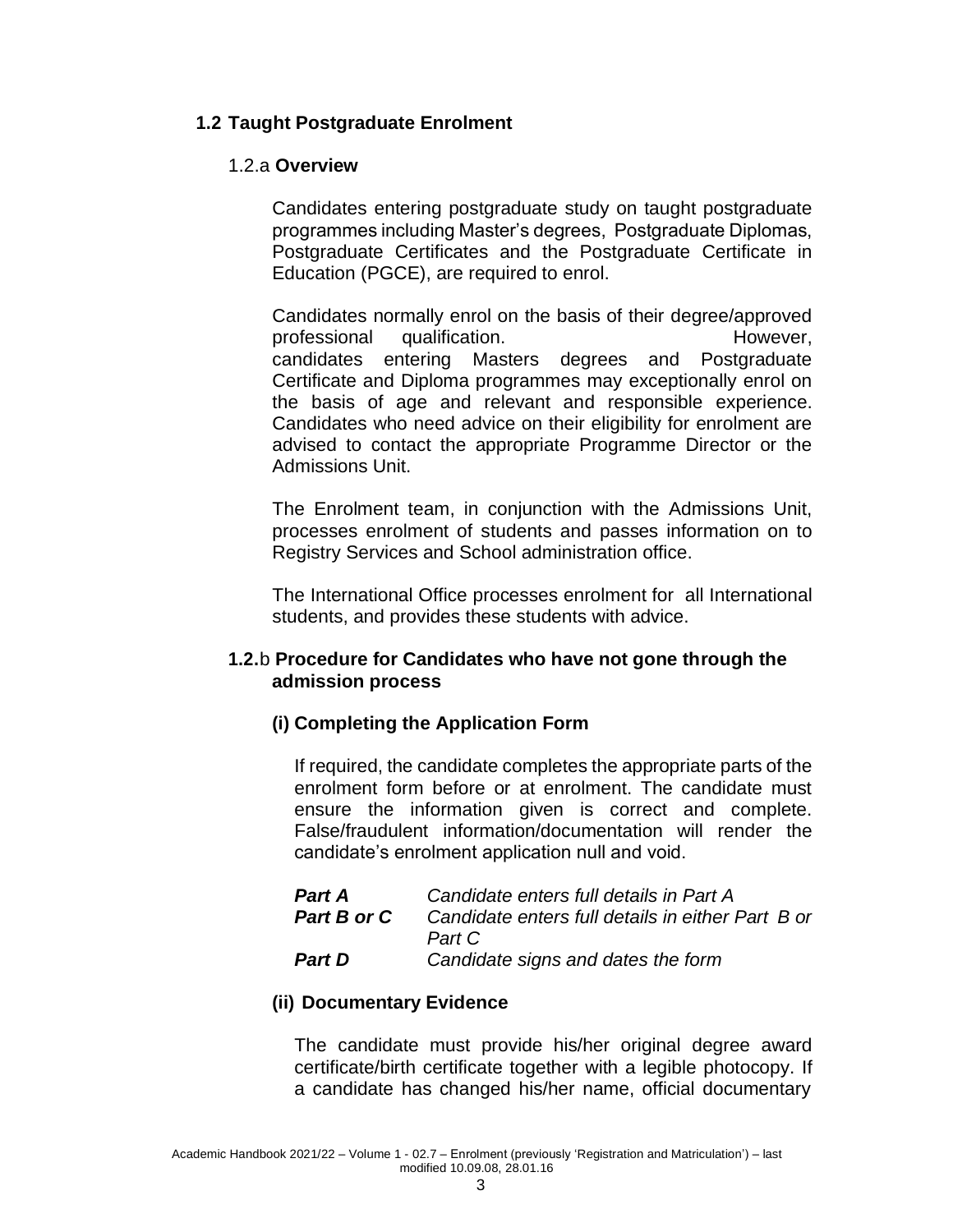evidence such as a deed poll, affidavit, passport, marriage certificate or divorce papers showing the change of name is required. If necessary, a candidate should provide a translation of his/her original document/s into English.

# **(iii) Submitting the Application Form and Documentary Evidence**

The candidate submits the completed form to the Admissions Unit together with the appropriate original documents with photocopies for verification and approval by the Admissions Unit.

#### **1.2**c **Procedure for School Staff**

Appropriate academic staff in the School receive and evaluate the application for matriculation. School staff approve matriculation only when fully satisfied that the candidate possesses the qualifications claimed and is academically suitable to commence the programme of study in accordance with the University's regulations. Exceptionally, a Programme Director may submit a special case application for enrolment.

#### **(i) Processing the Application**

School staff check the candidate has completed the form correctly and supplied all the supporting documentation, verify the candidate's original document/s with the photocopy/ies and return original documents to the candidate. School staff complete the appropriate shaded parts of the form:

#### *Part E The Programme Tutor deletes either statement (1) or (2), signs and dates the form*

*Office Use Box School staff complete as appropriate*

#### **(ii) Notification of Outcome**

When the candidate's matriculation has been approved by the Programme Director, School staff split the form and distribute the copies:

(1) *top copy returned to the Admissions Unit as soon as possible (with copies of qualifications) which must be by the last Friday in October*.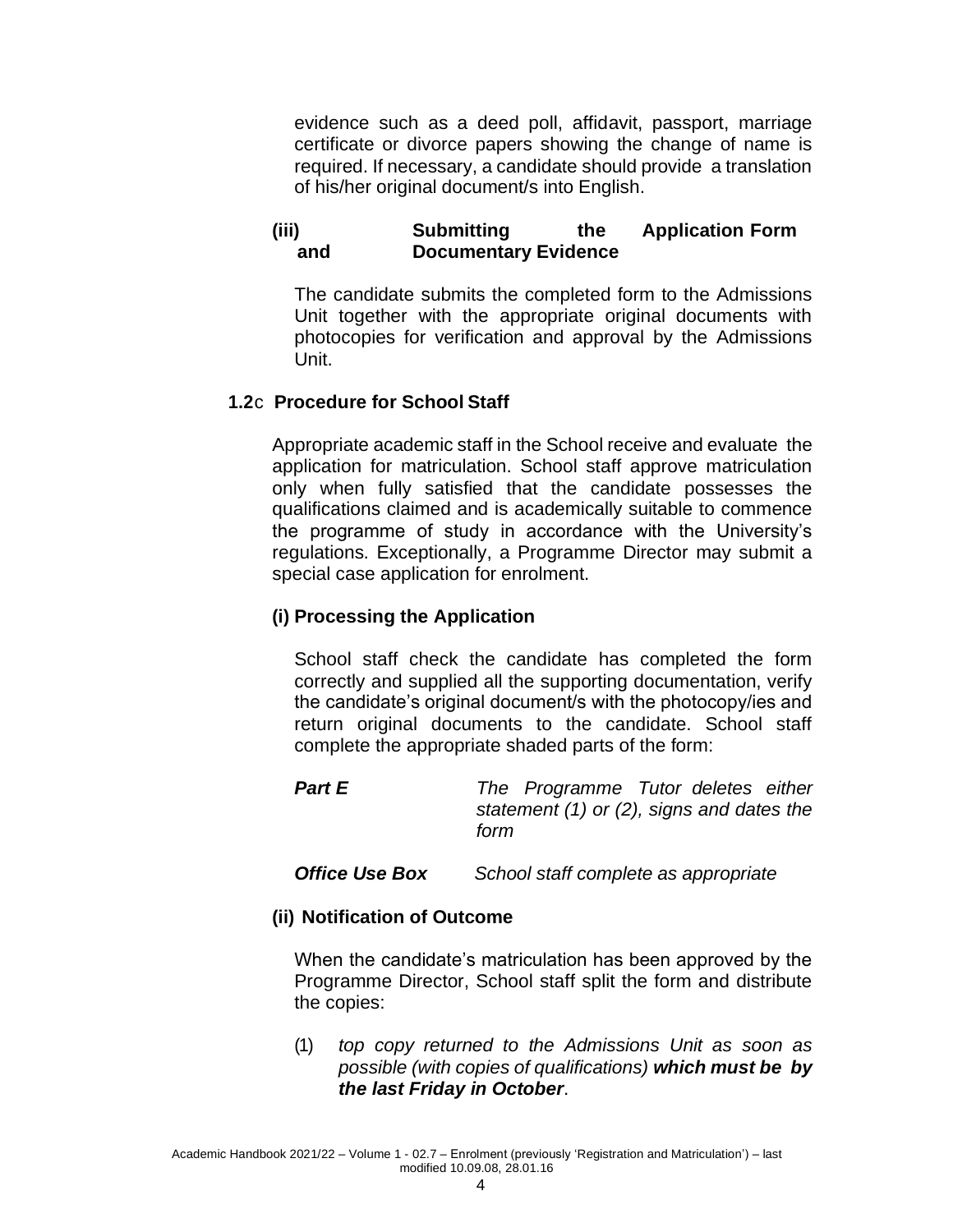- *(2) second copy retained in the School together with the photocopy/ies of original document/s*
- *(3) third copy to the candidate*

#### 1.2d **Late Applicants**

Where an application is submitted late, forms/documentation are directed straight to the School for processing, rather than going through the Admissions Unit. Students must show evidence of qualifications to the Programme Director at the interview stage. Programme Directors, having accepted a candidate, complete the enrolment forms and return them to the Admissions Unit with copies of relevant qualifications.

# 1.2e **Special Case Application**

In exceptional circumstances the Programme Director submits the entire application form including photocopies of original documents, together with supporting special case details, to the Registry Services for submission to the Special Cases Committee. When the outcome is known, Registry Services staff split the form and distribute the second copy to the School and the third copy to the candidate.

#### **2 PEARSON AWARDS**

#### **2.1 Introduction**

Programmes leading to Pearson awards were encompassed within the Licence Agreement with effect from September 1994. The University registers students entering Pearson Licence programmes.

Full details of the Pearson Licence and the Registration procedure are included in the Pearson online information manual. [https://qualifications.pearson.com/en/qualifications/btec-higher](https://qualifications.pearson.com/en/qualifications/btec-higher-nationals/about/pearson-licence-agreement.html)[nationals/about/pearson-licence-agreement.html](https://qualifications.pearson.com/en/qualifications/btec-higher-nationals/about/pearson-licence-agreement.html)

All enquiries should be directed to Registry Services.

#### **2.2 Registration Fees**

Within the Pearson Licence all registration information will be collated and collected by the Pearson Licence Administrator. The Pearson Licence Administrator will then complete the necessary paperwork, and send the remittance to Pearson, who in turn will then automatically